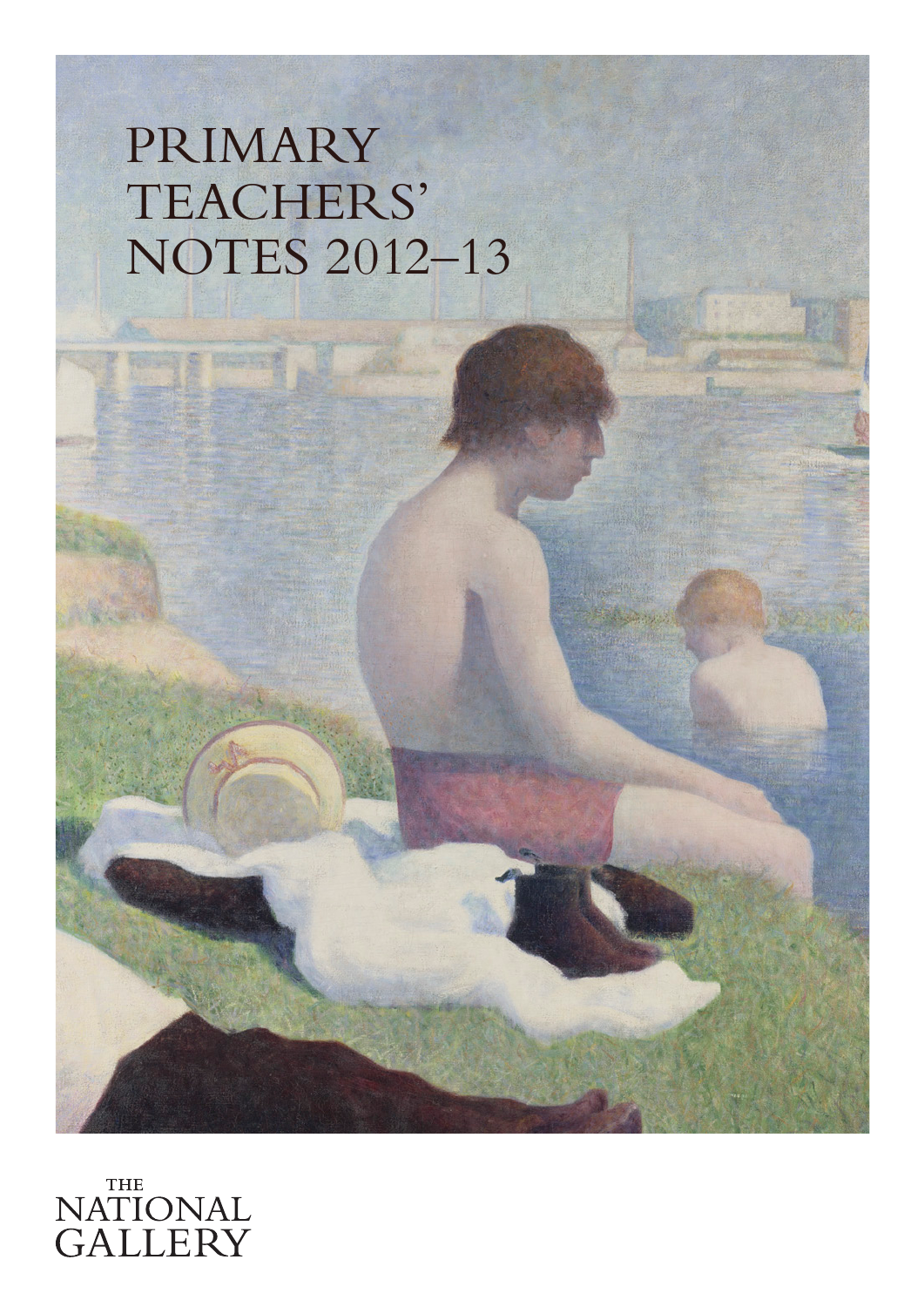## BATHERS AT ASNIÈRES 1884

### OIL ON CANVAS 201 X 300 CM

#### GEORGES SEURAT



#### WHAT CAN YOU SEE?

Young men swim and relax on the banks of a river on a hazy summer's day. It is the 1880s and the river is the Seine, which runs through the French capital, Paris.

The scene shows a stretch of the river between Asnières and Courbevoie to the north-west of the city, with the factories and smoking chimneys of Clichy in the background. The river is crossed by two bridges, one directly behind the other. On closer inspection a steam train can be glimpsed roaring across the railway bridge.

The slice of land on the right of the painting is the tip of an island called La Grande Jatte, which Seurat focused on in another large-scale painting, *A Sunday afternoon on the Island of La Grande Jatte* (1884–6, Art Institute of Chicago).

In the foreground the reclining man wears the long linen jacket and bowler hat of a foreman. The other young men are in varying states of undress, piles of clothing lying on the river bank. We cannot see the facial expressions of the men and boys and they are not in conversation, with the possible exception of the boy in the red hat on the right who cups his hands to his mouth – perhaps he is calling to someone out of sight.

On the far right a brown scull just enters the picture. Further into the centre a small green boat is being moved along by a man punting. The passengers are a man in a top hat and a lady with a parasol.

The painting is divided on a clear diagonal axis, which Seurat has used to differentiate the land from the water and sky. Verticals are created by the factory chimneys, and horizontals by the bridge. The men, with their hunched shoulders and rounded backs, provide curves. Seurat has sliced off the bottom of the nearest figure's trousers and shoes – a device that emphasises that the scene continues beyond the frame.

#### CITY OR COUNTRY?

As Seurat worked on this painting, urban development was proceeding at a rapid pace. The Industrial Revolution across Europe, the advancement of the railways and the decline of the agricultural sector resulted in a large migration of the workforce from the countryside to the cities. People came seeking opportunities in business and manual labour. The population of Paris doubled from 1 million in 1850 to 2 million in 1877.

It was not just the inner city which changed dramatically. Following the rebuilding of central Paris under Baron Haussmann in the 1850s and 60s, the cost of rent increased drastically. At the same time big industrial companies were established outside the city and commuter train fares for workers were slashed from 4.2 francs to a single franc. For these reasons, many of the lower classes were encouraged to move out to the suburbs.

Asnières had been a centre of leisure pursuits for the middle classes since 1837 when the building of the railway bridge made it easily accessible from the city centre. Now, in the mid-1880s, it was less of a peaceful haven. The factories in the background would have been noisy and smelly, and the river would probably have become polluted.

#### WHO ARE THE PEOPLE?

The clothes belonging to the men on the riverbank are all similar: white shirts, brown trousers, bowler and straw hats, and elastic-sided boots. It is unlikely that the men work in the distant factories because their clothes are clean and they are not in the standard-issue blue overalls, caps and hobnail boots. Instead their uniform suggests that they are clerical staff or skilled workers from Asnières enjoying a tranquil moment of rest and relaxation on the river bank.

The only woman in the picture can be found in the green boat, hidden behind a parasol. It was common for the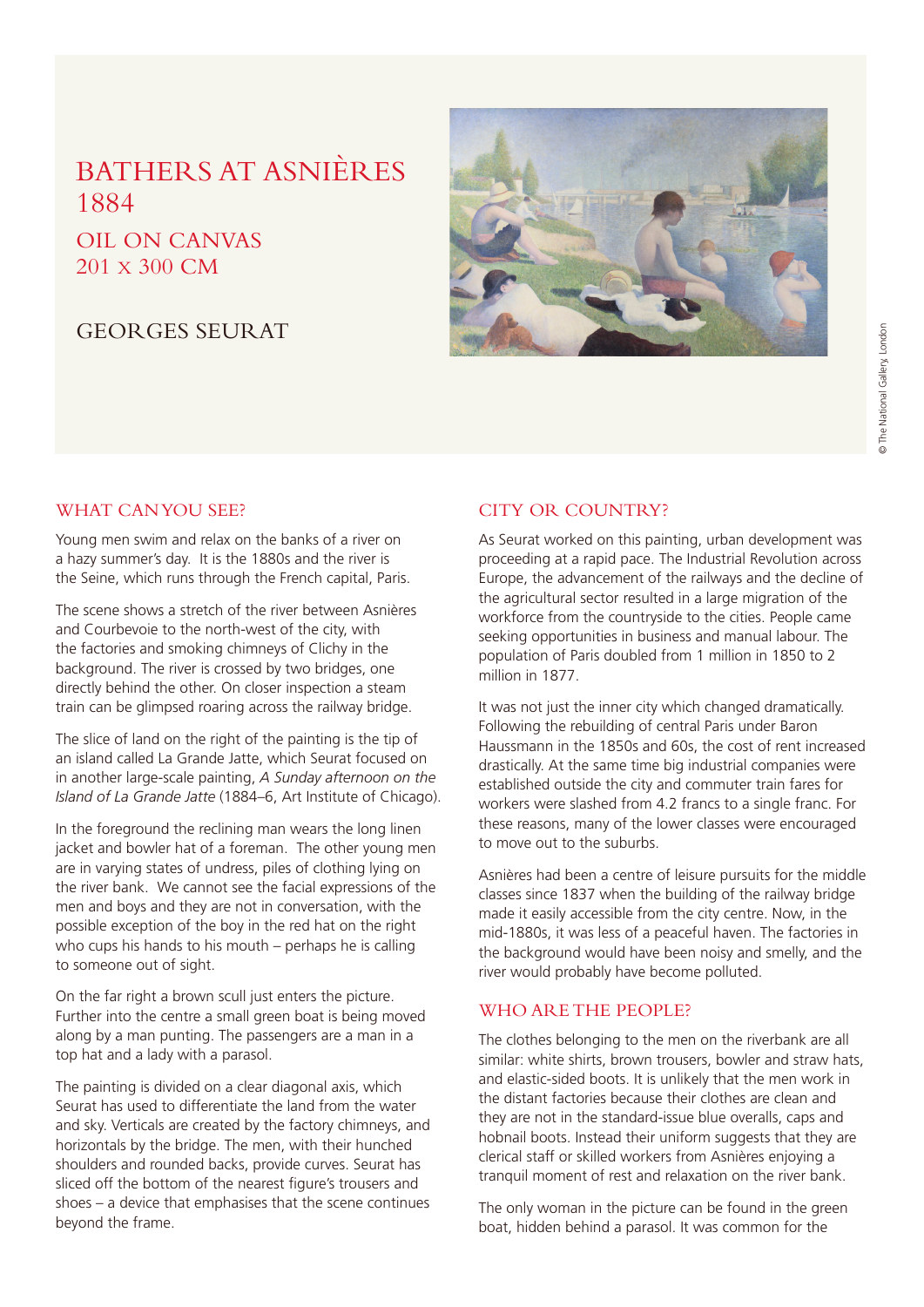middle and upper classes to protect their skin from sun damage. However, it may also be no coincidence that the parasol blocks her view of the workers on the bank. She and her companion, a gentleman in a top hat, relax while being punted down the river.

#### HOW WAS IT MADE?

#### Composition

*Bathers at Asnières* is on the scale of a traditional history painting, yet it depicts a scene of everyday life – more often the subject of smaller easel paintings. Seurat completed a number of oil sketches in preparation for the painting. Some were painted on the banks of the Seine. Like many artists throughout the 19th century, Seurat took full advantage of the technical advances being made in the manufacture of artists' materials. Ready-mixed oil paint in tubes allowed him to work quickly outdoors, recording the effects of light and atmosphere.

While the scene is recognisable as the area around Asnières, the poses of the main figures were contrived. Seurat drew each of the figures from life in his studio, intentionally echoing the traditional stock poses of older artists like Flandrin and Ingres in the triangular seated figure and the reclining man in the foreground.

Seurat used his sketches and drawings to construct his final composition. He had many changes of mind; the reclining figure in the middle ground, the rowing boat and the scull were all added later.

#### Style

Seurat was increasingly experimental with his application of paint. A new style of flat paintbrush enabled Seurat to develop the *balayé* technique, where the brush is used to apply colours using strokes in a crisscross formation. These strokes become smaller as they approach the horizon. This technique is not used across the whole painting, but can be seen in the foreground, suggesting the flickering play of sunlight over the blades of grass.

*Bathers at Asnières* is often mistaken for a pointillist painting. Pointillism is a painting technique developed by Seurat, based on colour theory and the use of complementary colours in particular. A painting is created using countless tiny touches of pure colour, placed in close proximity to each other. When viewed at a distance, the human eye fuses the individual dots together into areas of solid colour. In fact, Seurat did not develop this technique until after he finished making this painting – though pointillist technique is evident in the red hat worn by the boy on the right, which he reworked at a later date.

#### Colour

Seurat had a special interest in optics and the science of colour, particularly the writings of the chemist Michel-Eugène Chevreul. Sir Isaac Newton first arranged the colours of the spectrum in a circle, placing complementaries opposite each other. Complementaries are pairs of colours which cancel each other out when mixed, to produce white if they are coloured lights and grey if they are coloured paints. This circle arrangement is now known as the colour

wheel. Chevreul stated that complementary colours, opposites on the colour wheel, enhanced each other when placed side-by-side.

The use of complementary contrasts can be seen everywhere in the picture, from small brushstrokes to larger areas of colour. For example, in the predominantly green riverbank, there are strokes of the complementary colours pink and green, and also some bright yellow and violet, and orange and blue.

Seurat brings out the contrasts of lightness and darkness. This is seen throughout the painting, most strikingly in the light and dark haloes around the boys in the centre and at the right of the picture. Next to the lit sides of the boys' bodies, the water has been consciously darkened, and next to the shadowed sides it has been lightened.

#### HOW WAS IT RECEIVED?

Seurat submitted *Bathers at Asnières* to the Paris Salon in 1884, France's major art exhibition. Traditionally, paintings exhibited at the Paris Salon were large and depicted heroic subjects from history or the classical past. Seurat's painting was rejected by the jury – but why?

Seurat was not the only artist to paint modern subjects on a large scale, so it cannot have been on these grounds alone. Perhaps what confused the judges was the reference to history painting in the poses and arrangement of the figures, combined with his experimental use of colour. In addition, in place of animated figures expertly modelled using smooth brushstrokes typical of Salon paintings, Seurat's figures are isolated, relatively flat and made up of crisscross brushstrokes.

After rejection from the Paris Salon, Seurat joined forces with other artists to form the Groupe des Artistes Indépendants, where artists could present their work to the general public without going through the official selective channels.

#### WHAT WAS ITS INFLUENCE?

Following Seurat's lead other artists painted the area around Asnières in 1887–8. All of them shared Seurat's fascination with stylistic innovation as well as the impact of encroaching urbanisation. It was not until many years after his death in 1891 at the age of just 32 that Seurat's influence was fully acknowledged and that *Bathers at Asnières* received the iconic status it holds today.

Seurat is now regarded as one of the most important Post-Impressionist painters. Post-Impressionism broadly embraces artists working in a variety of styles in France in the 1880s, including Van Gogh and Gauguin. Post-Impressionist painters moved beyond the Impressionist interest in capturing visual phenomena, and optically accurate appearances, in favour of something grander and more decorative, exploring the symbolic or expressive possibilities of representation.

Seurat was among the first artists to make a systematic use of colour theory, and his technical innovations influenced many of his peers. Seurat brought a new awareness of the surface qualities of painting, and of decorative effects, thereby contributing to the development of abstraction.